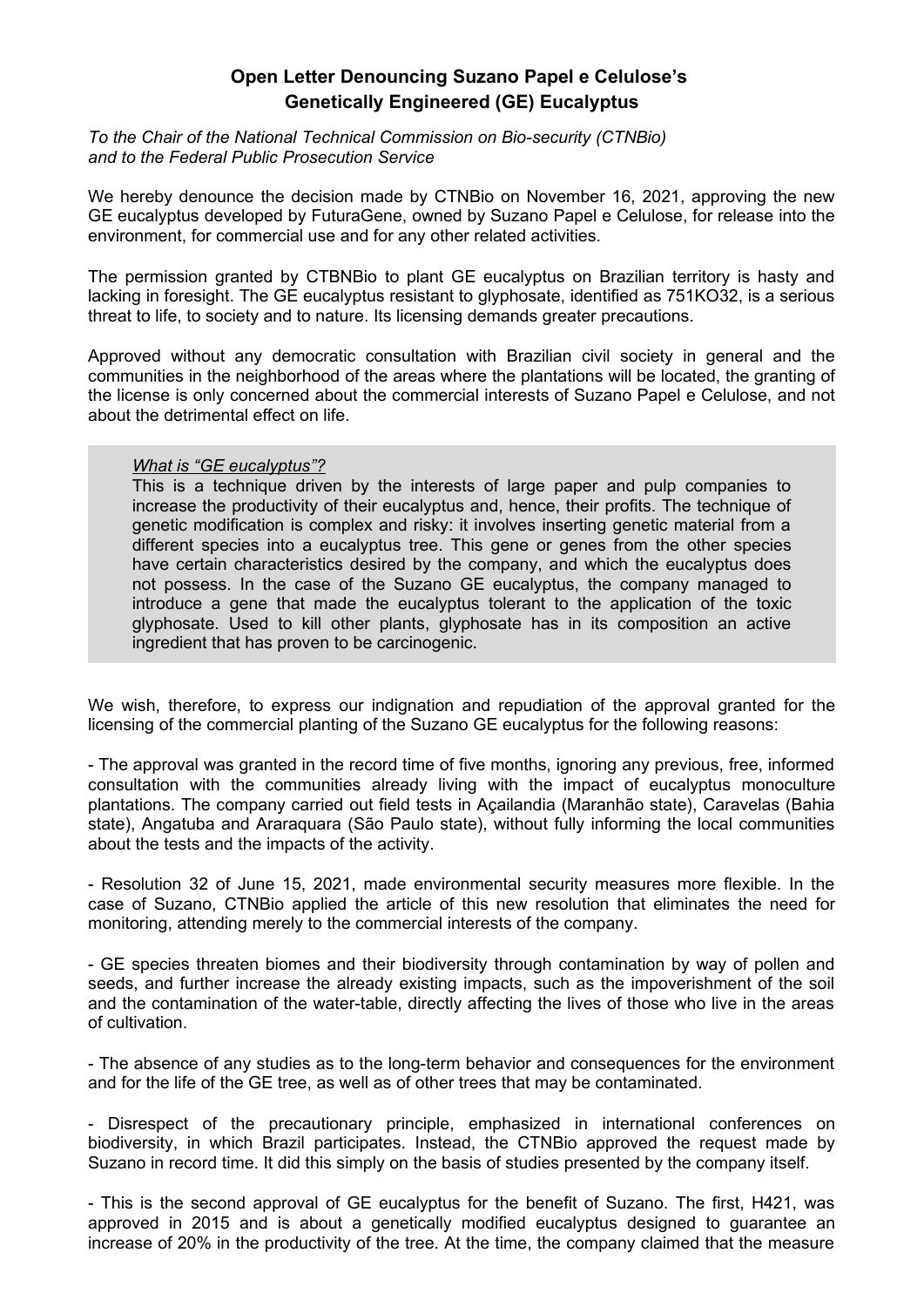would increase "competitiveness and bring about environmental and socio-economic gains through greater productivity, using less land and, therefore, fewer chemical products in general, with lower carbon release, as well as making land available for the production and conservation of foodstuffs". (1)

Since 2015, however, when Suzano had 524,000 hectares of monoculture eucalyptus production to supply its pulp factories (2), its area of eucalyptus has almost tripled to 1,364,000 hectares in 2020 (3), making Suzano the largest company in Brazil and one of the largest in the world.

In order to justify the construction of its new factory in Mato Grosso do Sul state (4), the company used the fragile and unproven argument that gains in productivity result in fewer plantations. In practice, with genetic modification the company stands to increase its concentration of land, according to the denouncement made in 2015 by hundreds of national and international organizations. (1)

- A major concern in 2015 was that, with the first licensing of GE eucalyptus, in the future we will inevitably have honey in Brazil contaminated with traces of GE eucalyptus pollen, as eucalyptus trees are one of the main sources of pollen for the 350,000 honey producers and meliponiculturists in the country. (5)

- Equally problematic is the second GE eucalyptus. It is very much in Suzano's interests because a monoculture of eucalyptus resistant to glyphosate would effectively prevent the survival of other species, creating a green desert even emptier than the current plantations, with far more harmful effects on health and the environment.

Over time, pests and weeds develop resistance to agrotoxins such as glyphosate, and more intense spraying becomes necessary. The use of glyphosate in Brazil has increased since the introduction of glyphosate-resistant soybeans.

- It is important to remember that when GE eucalyptus leads to the expansion of plantations, it also contributes to the enhancement of other impacts. In the case of Suzano, widespread socioenvironmental degradation gets worse every year. The Suzano eucalyptus is the enemy of peasant populations, indigenous people, quilombola communities, babaçu nut breakers and other traditional peoples and groups. The enormous amount of documentation that exists on this subject was apparently not taken into consideration by CTNBio.

- We also wish to highlight the impacts on water in a country that is already "drying up" as a result of non-stop deforestation and climate chaos, phenomena to which the expansion of Suzano has contributed: the degradation of countless streams and rivers where eucalyptus is planted on a large scale.

- Suzano continues to plant eucalyptus in Pataxó territories – through its subsidiary Veracel - and quilombola territories in Bahia state, and in quilombola lands in Sapê do Norte in Espírito Santo state, as well as surrounding lands used by babaçu nut breakers in Maranhão. Communities resist, as is the case of the quilombolas and their retomadas (small occupations of quilombola lands to produce food and rehabilitate forest and water sources) and the MST (Movement of Rural Landless Workers) with its land occupations, while denouncing the slowness of the Brazilian state in regularizing these territories, and the truculence of the company on a daily basis. Despite everything, these communities produce food and help to feed a population that increasingly faces hunger and misery.

Meanwhile, Suzano is interested only in concentrating more lands, obstructing wherever possible the regularization of community lands and the agrarian reform. And for what? To be able to increase the wealth of its major shareholder, the Feffer family in São Paulo, a family that have long been billionaires and are one of the richest in the country.

For all these reasons, we request the immediate revocation of the license granted for the use of Suzano GE eucalyptus 751KO32, as well as the action and intervention of the Federal Public Prosecution Service to revoke the decision made by the CTNBio, a decision made without a full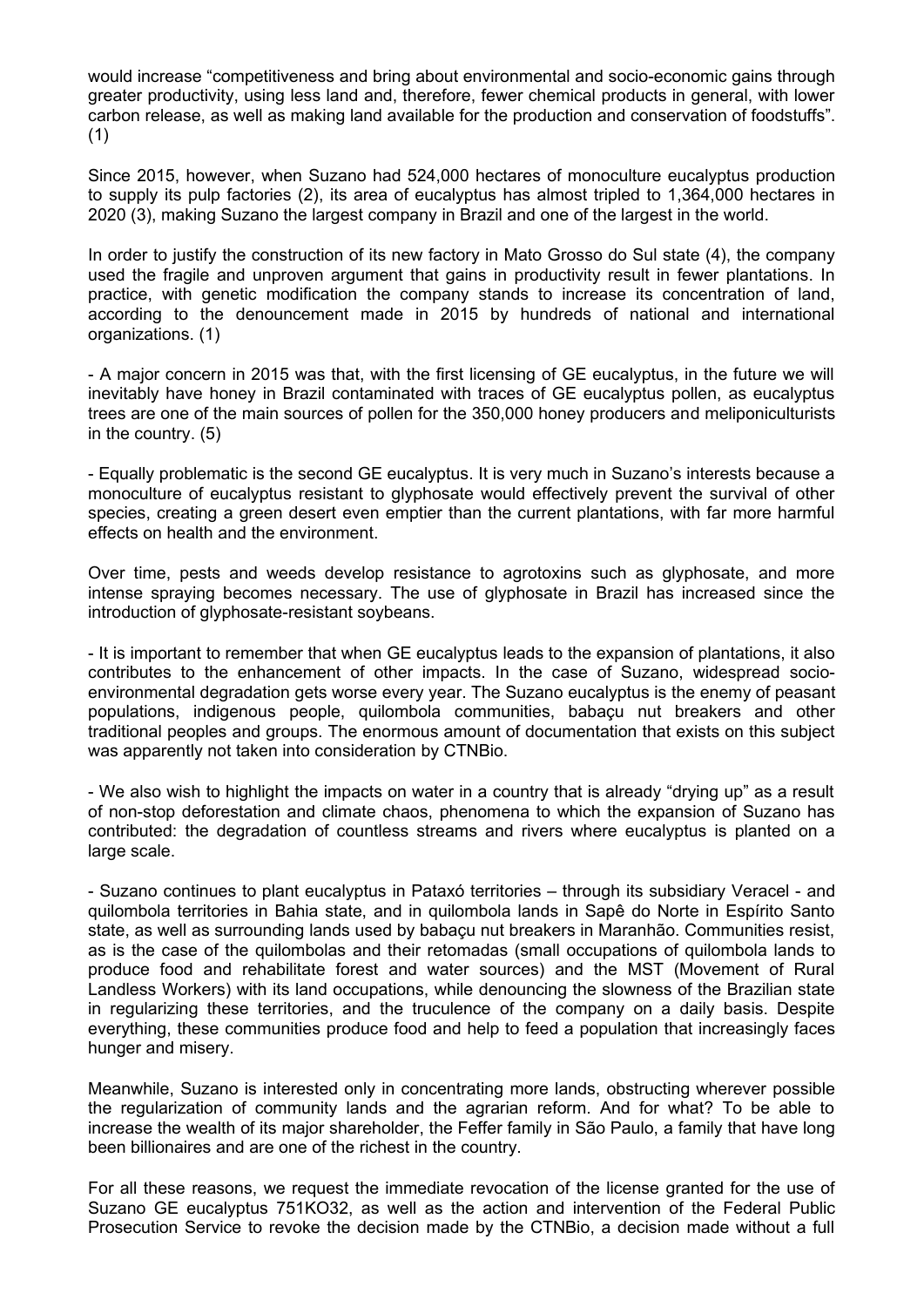public debate, especially in regions of Brazil that have been exposed for many years to eucalyptus monoculture.

## *Signatories:* BRAZILIAN ORGANIZATIONS

Rede Alerta Contra o Deserto Verde

Campanha Permanente Contra os Agrotóxicos e Pela Vida Acesso Cidadania e Direitos Humanos AMES-ES Associação de Meliponicultores do Estado do Espirito Santo Amigos da Terra Brasil Associação quilombola de volta miúda caravelas Bahia Baía Viva Coletivo Raízes do sapê Comissão Nacional de Fortalecimento das Reservas Extrativistas e dos Povos e Comunidades Tradicionais Costeiros e Marinhos do Brasil-CONFREM Coordenação Nacional de Articulação das Comunidades Negras Rurais Quilombolas–CONAQ CPT - Comissão Pastoral da Terra FASE-ES Fórum Carajás Fórum da Amazônia Oriental-FAOR Fórum Mudanças Climáticas e Justiça Socioambiental-FMCJS Fórum Permanente em Defesa da Vida Fóruns e Redes de Cidadania do Maranhão Fundação Padre José Koopmas Movimento Ciência Cidadã Movimento Cultural Arte Manha Movimento de Luta pela Terra - MLT Movimento Interestadual das Quebradeiras de Coco Babaçu-MIQCB Movimento Quilombola-Coordenação Estadual ES Pretaria.Org Rede de Agroecologia do Maranhão Terra de Direitos Viola de Bolso arte e memória cultural *Signatures in solidarity:* INTERNATIONAL ORGANIZATIONS Acción Ecológica **Ecuador** Ecuador

Alianza Biodiversidad Latinoamérica Biofuelwatch USA Campaign to Stop GE Trees **Internacional** Canadian Biotechnology Action Network (CBAN) Canada ETC Group **Mexico** Mexico **Mexico** Mexico Mexico **Mexico** Mexico